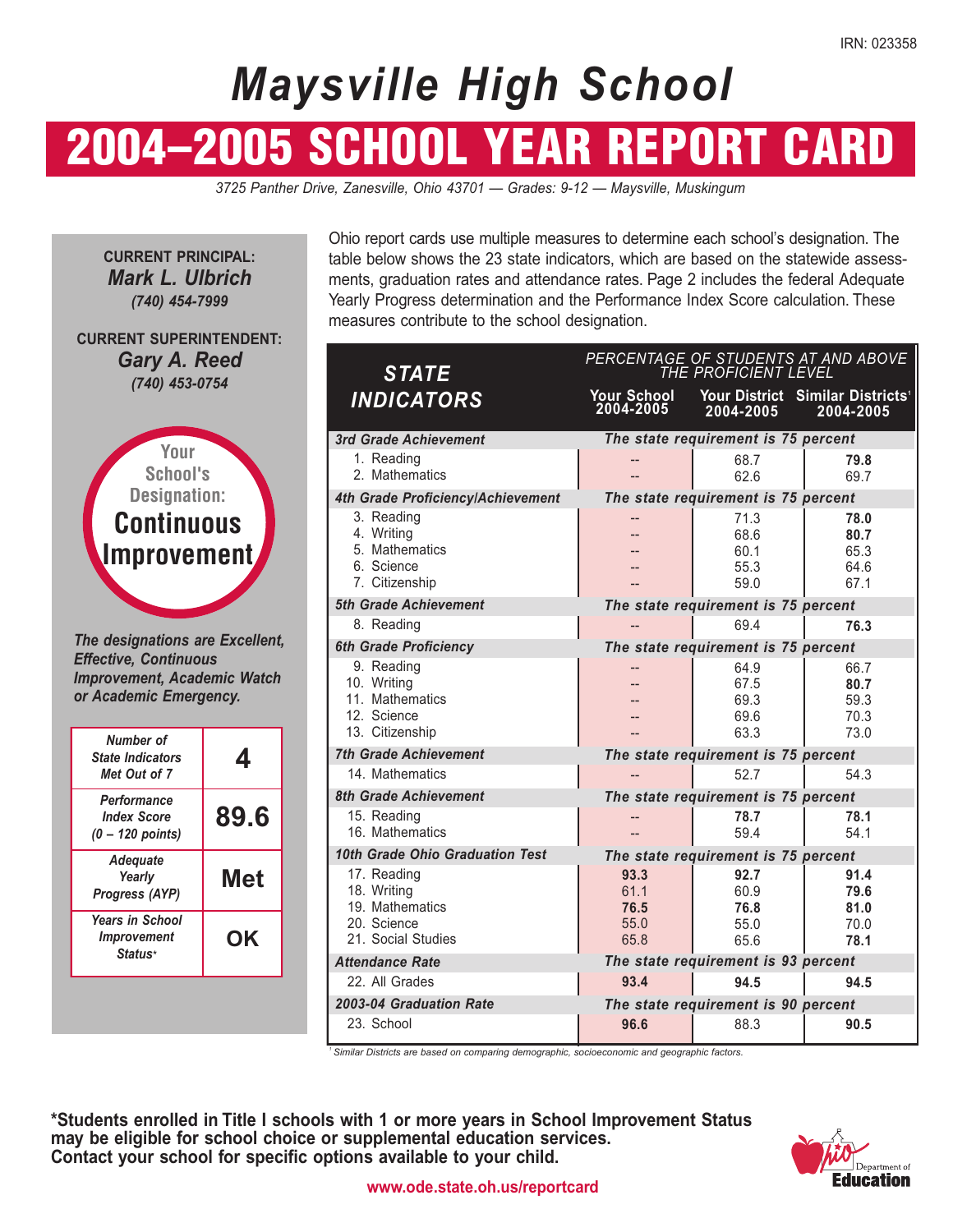### **ADEQUATE YEARLY PROGRESS (AYP) FOR SCHOOL YEAR 2004–2005**

The table below shows the percentage of students proficient or above in your school based on federal AYP requirements. To **meet the federal AYP requirements, every student group must be at or above the annual goals or make improvement over last year.** Graduation or attendance goals must be met for the school as a whole.

- 
- 
- Attendance Goal: N/A Graduation Goal: Met
- Reading Participation Goal: Met Mathematics Participation Goal: Met
- Reading Proficiency Goal: Met Mathematics Proficiency Goal: Met
	-

| AYP Goals Met in Your School for the 2004-2005 School Year |                                       |                                                                  |                                |                                                   |  |  |  |  |
|------------------------------------------------------------|---------------------------------------|------------------------------------------------------------------|--------------------------------|---------------------------------------------------|--|--|--|--|
| Bold type indicates AYP was met.                           |                                       | Reading: Grades 3, 6 & OGT                                       | Mathematics: Grades 4, 6 & OGT |                                                   |  |  |  |  |
| <b>Student Group</b>                                       | % Tested<br><b>Goal: 95%</b>          | % Proficient or above Goal:<br>71.8% <sup>2</sup> or Improvement | % Tested<br><b>Goal: 95%</b>   | % Proficient or above Goal:<br>60% or Improvement |  |  |  |  |
| African-American                                           | NR.                                   | NR.                                                              | NR.                            | <b>NR</b>                                         |  |  |  |  |
| American Indian/Native Alaskan                             | $\hspace{0.05cm}$ – $\hspace{0.05cm}$ | $\hspace{0.05cm}$ – $\hspace{0.05cm}$                            | --                             | --                                                |  |  |  |  |
| Asian/Pacific Islander                                     | NR.                                   | NR.                                                              | NR.                            | NR.                                               |  |  |  |  |
| <b>Hispanic</b>                                            | NR.                                   | N <sub>R</sub>                                                   | NR.                            | N <sub>R</sub>                                    |  |  |  |  |
| Multi-Racial                                               | NR.                                   | NR.                                                              | NR.                            | <b>NR</b>                                         |  |  |  |  |
| <b>White</b>                                               | 100                                   | 93.2                                                             | 100 <sub>1</sub>               | 77.4                                              |  |  |  |  |
| Economically Disadvantaged                                 | 100                                   | 94.3                                                             | 100                            | 71.7                                              |  |  |  |  |
| <b>Limited English Proficient</b>                          |                                       |                                                                  |                                |                                                   |  |  |  |  |
| <b>Students with Disabilities</b>                          | <b>NR</b>                             | NR.                                                              | NR.                            | <b>NR</b>                                         |  |  |  |  |
| All Students                                               | 100                                   | 93.3                                                             | 100                            | 76.5                                              |  |  |  |  |

<sup>2</sup>The goal shown is for the "all students" group. Each student group has customized goals based on the number of students from each tested grade, which may vary slightly from the goal shown. *NR = Not Required for AYP due to student group size below minimum number for statistical reliability. The minimum student group size is 30, except "students with disabilities," which has a minimum group size of 45.* 

*-- = No data reported* 

#### **PERFORMANCE INDEX SCORE**

The Performance Index Score reflects the achievement of every tested student. The score is a weighted average of all tested subjects in grades 3, 4, 5, 6, 7, 8 and 10. The most weight is given to the advanced students (1.2), and the weights decrease for each performance level. This creates a scale of 0 to 120 points, with 100 being the goal. Looking at the Performance Index Score over time shows trends in school achievement.

| Performance Index Score Calculations for the 2004-2005 School Year     |                                                                                                                                  |            |   |        |          |               |  |  |
|------------------------------------------------------------------------|----------------------------------------------------------------------------------------------------------------------------------|------------|---|--------|----------|---------------|--|--|
| Grades 3, 4, 5,<br>6, 7, 8 and 10<br>for All Tested<br><b>Subjects</b> | <b>Performance Level Across All</b><br><b>Tested Grades</b><br>(Includes all students in the school<br>for a full academic year) | Percentage | X | Weight | $=$      | <b>Points</b> |  |  |
|                                                                        | Untested                                                                                                                         | $\Omega$   | X | 0.0    |          | 0.0           |  |  |
|                                                                        | Limited/Below Basic                                                                                                              | 9.4        | X | 0.3    |          | 2.8           |  |  |
| Calculation                                                            | Basic                                                                                                                            | 20.3       | X | 0.6    | $=$      | 12.2          |  |  |
|                                                                        | Proficient                                                                                                                       | 37.6       | X | 1.0    |          | 37.6          |  |  |
|                                                                        | Accelerated                                                                                                                      | 23.1       | X | 1.1    | $\equiv$ | 25.4          |  |  |
|                                                                        | Advanced                                                                                                                         | 9.7        | X | 1.2    | $=$      | 11.6          |  |  |
| Your School's Performance Index Score                                  |                                                                                                                                  |            |   |        |          |               |  |  |

| <b>Performance Index Score</b> | 2004-2005 | $2003 - 2004$ <sup>3</sup> | 2002-2003 |
|--------------------------------|-----------|----------------------------|-----------|
| Over Time l                    | 89.6      | $- -$                      | $- -$     |

*3 Based on grades 3, 4 and 6 only. 4 Based on grades 4 and 6 only.* 

**Maysville High School, Muskingum**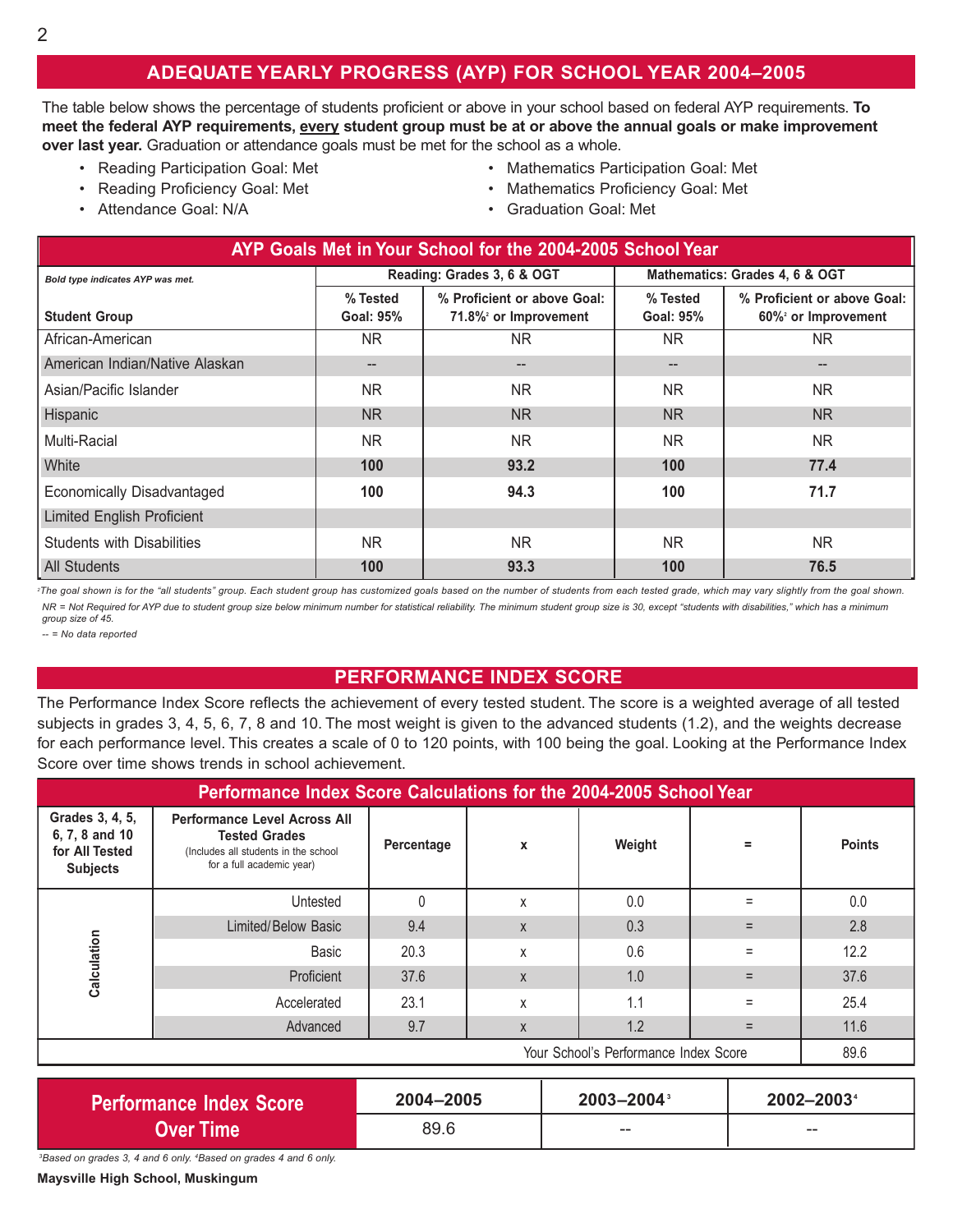## **STATE AND FEDERALLY REQUIRED SCHOOL INFORMATION**

| YOUR SCHOOL'S PERCENTAGE OF STUDENTS AT AND ABOVE THE PROFICIENT LEVEL |                                                               |                                                             |                                        |                                                                                               |                                                               |                                      |                                      |                                                                  |                                      |                                      |                                                                    |                                      |                                      |
|------------------------------------------------------------------------|---------------------------------------------------------------|-------------------------------------------------------------|----------------------------------------|-----------------------------------------------------------------------------------------------|---------------------------------------------------------------|--------------------------------------|--------------------------------------|------------------------------------------------------------------|--------------------------------------|--------------------------------------|--------------------------------------------------------------------|--------------------------------------|--------------------------------------|
|                                                                        | African-                                                      | American<br>Indian or<br>American Nat. Alaskan              | Asian or<br><b>Pacific</b><br>Islander | Hispanic                                                                                      | Multi-<br>racial                                              | White                                | Non-<br>disabled<br><b>Students</b>  | <b>Students</b><br>with<br>Disabilities                          | Non-<br>Econ.<br><b>Disadvtgd</b>    | Econ.<br><b>Disadvtgd</b>            | Limited<br>English<br><b>Proficient</b>                            | Female                               | <b>Male</b>                          |
| 3rd GRADE ACHIEVEMENT                                                  |                                                               |                                                             |                                        |                                                                                               |                                                               |                                      |                                      |                                                                  |                                      |                                      |                                                                    |                                      |                                      |
| Reading<br>Mathematics                                                 | --                                                            |                                                             | --                                     | --<br>$\overline{\phantom{a}}$                                                                |                                                               | --                                   | --                                   | --                                                               |                                      | --<br>$-$                            |                                                                    | $\overline{\phantom{a}}$             |                                      |
| 4th GRADE PROFICIENCY/ACHIEVEMENT                                      |                                                               |                                                             |                                        |                                                                                               |                                                               |                                      |                                      |                                                                  |                                      |                                      |                                                                    |                                      |                                      |
| Reading<br><b>Writing</b><br>Mathematics<br>Science<br>Citizenship     | --<br>--<br>$\overline{\phantom{a}}$                          | $\overline{\phantom{a}}$<br>$\overline{a}$<br>$-$           | --<br>$-$<br>$-$<br>--                 | $\overline{\phantom{a}}$<br>--<br>$-$<br>$-$<br>--                                            |                                                               | $-$<br>$-$                           | --<br>--<br>--<br>--<br>--           | --<br>$\overline{\phantom{a}}$<br>--<br>$\overline{\phantom{a}}$ | --<br>--<br>--<br>--<br>--           | $-$<br>$-$<br>$-$<br>$-$             | $-$<br>$-$                                                         |                                      |                                      |
| 5th GRADE ACHIEVEMENT                                                  |                                                               |                                                             |                                        |                                                                                               |                                                               |                                      |                                      |                                                                  |                                      |                                      |                                                                    |                                      |                                      |
| Reading                                                                | --                                                            | $\overline{a}$                                              | --                                     | $\overline{\phantom{0}}$                                                                      | --                                                            | --                                   | --                                   | $-$                                                              | --                                   | $-$                                  | $- -$                                                              | $\overline{\phantom{a}}$             | $\overline{a}$                       |
| 6th GRADE PROFICIENCY                                                  |                                                               |                                                             |                                        |                                                                                               |                                                               |                                      |                                      |                                                                  |                                      |                                      |                                                                    |                                      |                                      |
| Reading<br><b>Writing</b><br>Mathematics<br>Science<br>Citizenship     |                                                               | $-$                                                         | --<br>--                               | $\overline{\phantom{a}}$<br>$-$<br>$-$                                                        |                                                               | $-$                                  |                                      |                                                                  | --<br>--<br>--                       | $-$                                  |                                                                    |                                      |                                      |
| 7th GRADE ACHIEVEMENT                                                  |                                                               |                                                             |                                        |                                                                                               |                                                               |                                      |                                      |                                                                  |                                      |                                      |                                                                    |                                      |                                      |
| <b>Mathematics</b>                                                     | --                                                            | $\overline{\phantom{a}}$                                    | --                                     | $\overline{a}$                                                                                | --                                                            | $\overline{a}$                       | --                                   | $\overline{\phantom{a}}$                                         | --                                   | $\overline{a}$                       | --                                                                 | $\overline{a}$                       |                                      |
| 8th GRADE ACHIEVEMENT                                                  |                                                               |                                                             |                                        |                                                                                               |                                                               |                                      |                                      |                                                                  |                                      |                                      |                                                                    |                                      |                                      |
| Reading<br>Mathematics                                                 | --                                                            | $\overline{\phantom{a}}$<br>--                              | --                                     | $\overline{\phantom{a}}$<br>$-$                                                               | --<br>--                                                      | --                                   | --<br>--                             | $-$<br>$-$                                                       | --                                   | --<br>--                             |                                                                    | --<br>$\overline{\phantom{a}}$       |                                      |
|                                                                        | 10th GRADE OHIO GRADUATION TEST                               |                                                             |                                        |                                                                                               |                                                               |                                      |                                      |                                                                  |                                      |                                      |                                                                    |                                      |                                      |
| Reading<br><b>Writing</b><br>Mathematics<br>Science<br>Social Studies  | <b>NC</b><br><b>NC</b><br><b>NC</b><br><b>NC</b><br><b>NC</b> | $\overline{\phantom{a}}$<br>$-$<br>$\overline{\phantom{a}}$ | --<br>--                               | $\overline{\phantom{a}}$<br>--<br>$-$<br>$\overline{\phantom{a}}$<br>$\overline{\phantom{a}}$ | <b>NC</b><br><b>NC</b><br><b>NC</b><br><b>NC</b><br><b>NC</b> | 93.2<br>61.0<br>77.4<br>55.5<br>66.4 | 97.5<br>70.8<br>82.5<br>62.5<br>73.3 | 75.9<br>20.7<br>51.7<br>24.1<br>34.5                             | 92.7<br>67.7<br>79.2<br>63.5<br>70.8 | 94.3<br>49.1<br>71.7<br>39.6<br>56.6 | --<br>$\hspace{0.05cm}$ – $\hspace{0.05cm}$<br>$--$<br>$--$<br>$-$ | 96.7<br>78.3<br>80.0<br>50.0<br>61.7 | 91.0<br>49.4<br>74.2<br>58.4<br>68.5 |

*NC = Not calculated. Used if fewer than 10 students in student group. -- = No data reported* 

| <b>YOUR SCHOOL'S STUDENTS 2004-2005</b> |                      |                                             |                                     |                 |                     |       |                                      |                                             |                                             |
|-----------------------------------------|----------------------|---------------------------------------------|-------------------------------------|-----------------|---------------------|-------|--------------------------------------|---------------------------------------------|---------------------------------------------|
| <b>Average Daily</b>                    | <b>Percentage</b>    |                                             |                                     |                 |                     |       |                                      |                                             |                                             |
| <b>Student</b><br><b>Enrollment</b>     | African-<br>American | <b>American Indian</b><br>or Native Alaskan | Asian or<br><b>Pacific Islander</b> | <b>Hispanic</b> | <b>Multi-Racial</b> | White | Economically<br><b>Disadvantaged</b> | <b>Limited English</b><br><b>Proficient</b> | <b>Students with</b><br><b>Disabilities</b> |
| 621                                     | <b>NC</b>            | <b>NC</b>                                   | <b>NC</b>                           | <b>NC</b>       | <b>NC</b>           | 97.3  | 24.6                                 | <b>NC</b>                                   | 17.2                                        |

| FEDERALLY REQUIRED SCHOOL TEACHER INFORMATION                                                                                                                                           |                              |                            |  |  |  |  |  |
|-----------------------------------------------------------------------------------------------------------------------------------------------------------------------------------------|------------------------------|----------------------------|--|--|--|--|--|
|                                                                                                                                                                                         | <b>Percentage</b>            |                            |  |  |  |  |  |
| Professional Qualifications of All Public Elementary and Secondary School Teachers                                                                                                      | At least a Bachelor's Degree | At least a Master's Degree |  |  |  |  |  |
| in the School                                                                                                                                                                           | 100.0                        | 44.1                       |  |  |  |  |  |
|                                                                                                                                                                                         | <b>School</b>                | <b>District</b>            |  |  |  |  |  |
| Percentage of Core Academic Subject Elementary and Secondary School Classes<br><b>Not Taught by Highly Qualified Teachers</b>                                                           | 0.6                          | 3.2                        |  |  |  |  |  |
| Percentage of Core Academic Subject Elementary and Secondary School Classes<br><b>Taught by Properly Certified/Licensed Teachers</b>                                                    | 96.9                         | 97.4                       |  |  |  |  |  |
| Percentage of Core Academic Subject Elementary and Secondary School Classes<br>Taught by Teachers with Temporary, Conditional or Long-Term Substitute<br><b>Certification/Licensure</b> | 0.0                          | 0.0                        |  |  |  |  |  |

**Maysville High School, Muskingum**